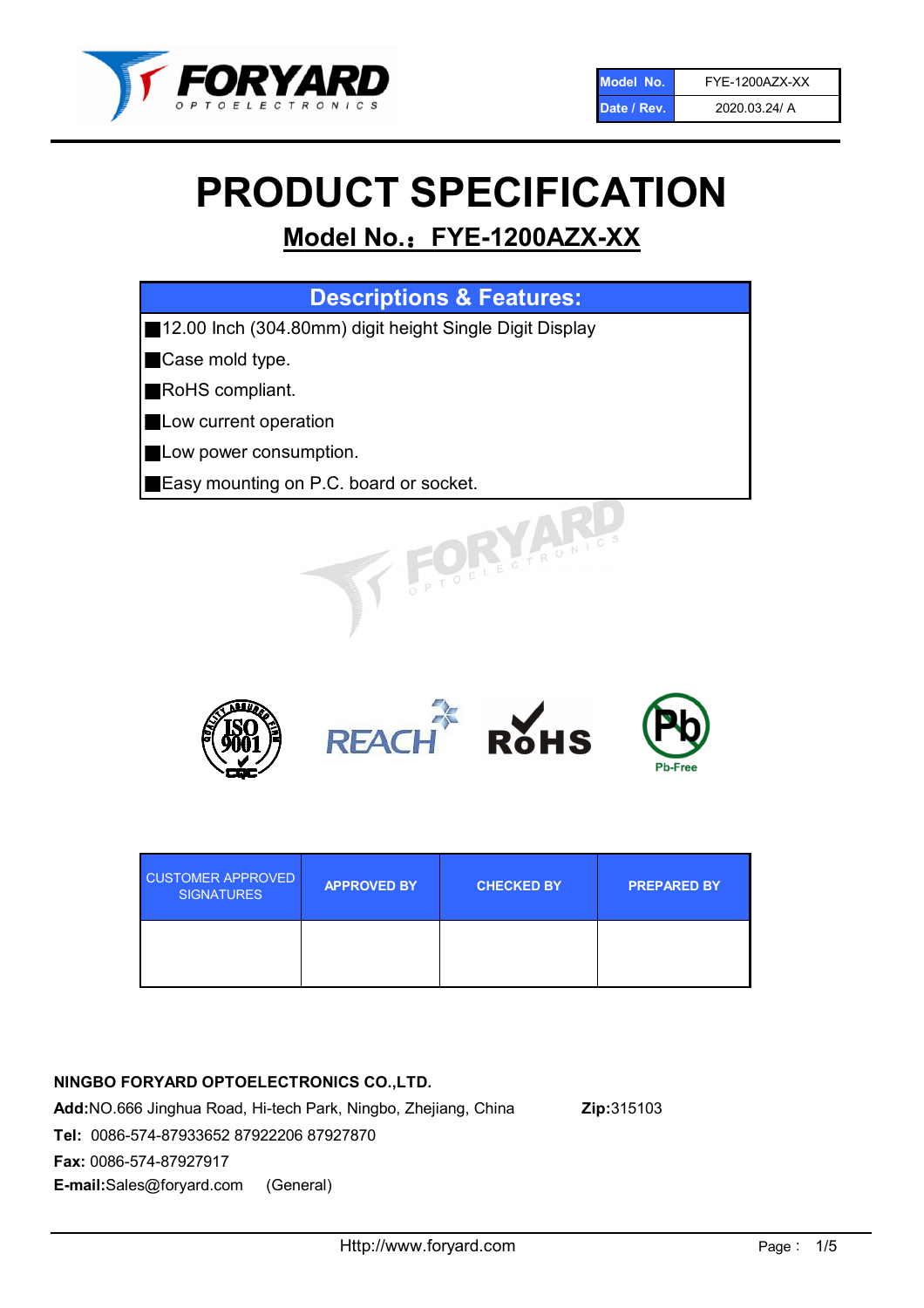

| Model No.   | FYE-1200AZX-XX |
|-------------|----------------|
| Date / Rev. | 2020.03.24/ A  |

## Model No.: FYE-1200AZX-XX

## ■ -XX: REF Surface / Epoxy color

| Color<br><b>Number</b>      |                        |                                                   |             |               |
|-----------------------------|------------------------|---------------------------------------------------|-------------|---------------|
| REF Surface Color   O White |                        | ○ Black  ○ Gray                                   | $\circ$ Red | $\circ$ Green |
| Epoxy Color                 | $\bigcirc$ Water Clear | $\mathbin{\varcap}$ White $\mathbin{\varcap}$ Red | I⊖ Green.   | I∩ Yellow     |

## ■ Mechanical Dimensions



## Notes:

- 1. All pins are Φ0.80[.032]mm
- 2. Dimension in millimeter [inch], tolerance is ±0.25 [.010] and angle is ±1° unless otherwise noted.
- 3. Bending≤Length\*1%.
- 4.The specifications,characteristics and technical data described in the datasheet are subject to change without prior notice.
- 5.The drawing is different from the actual one, please refer to the sample.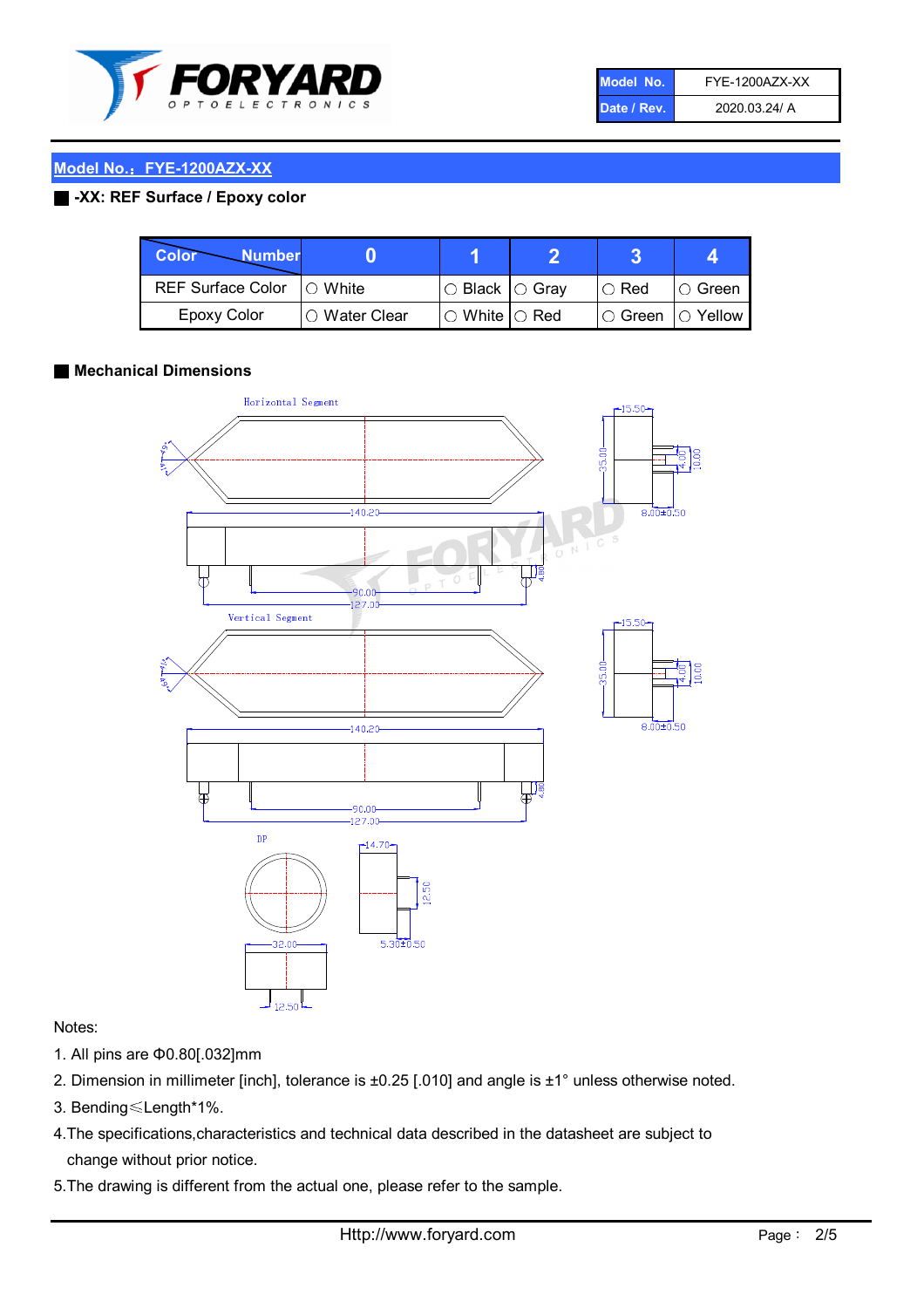

| Model No.   | FYE-1200AZX-XX |
|-------------|----------------|
| Date / Rev. | 2020.03.24/ A  |

## Model No.: FYE-1200AZX-XX

## ■ All Light On Segments Feature & Pin Position



■ Internal Circuit Diagrams

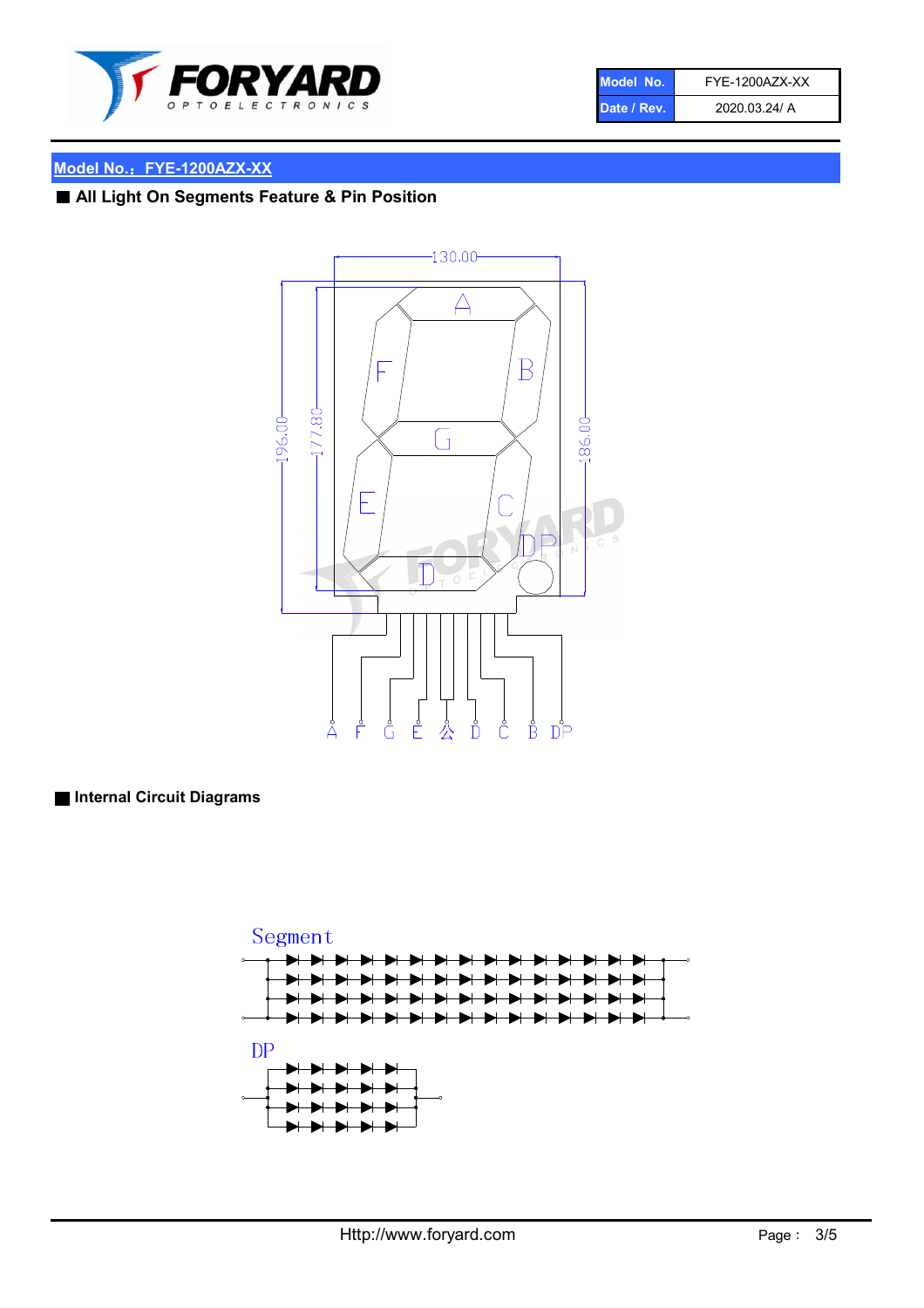

| Model No.   | FYE-1200AZX-XX |
|-------------|----------------|
| Date / Rev. | 2020.03.24/ A  |

(Ta=25℃)

## Model No.: FYE-1200AZX-XX

#### Absolute maximum ratings

| solute maximum ratings       |               |                                       |            | (Ta=25℃)   |             |
|------------------------------|---------------|---------------------------------------|------------|------------|-------------|
| <b>Parameter</b>             |               | <b>Value</b><br><b>Test Condition</b> |            |            | <b>Unit</b> |
|                              | <b>Symbol</b> |                                       | <b>Min</b> | <b>Max</b> |             |
| Reverse Voltage              | VR            | IR=30                                 | 5          |            |             |
| <b>Forward Current</b>       | IF            |                                       |            | 30         | mA          |
| Power Dissipation            | Pd            |                                       |            | 100        | mW          |
| <b>Pulse Current</b>         | Ipeak         | Duty=0.1mS,1KHz                       |            | 150        | mA          |
| <b>Operating Temperature</b> | Topr          |                                       | $-40$      | $+85$      | °C          |
| Storage Temperature          | Tstr          |                                       | $-40$      | $+85$      | °C          |

## ■ Electrical-Optical Characteristics

## ● Color Code & Chip Characteristics:(Test Condition:IF=10mA)

Typ Max S | Hi $\textsf{Red}$  | AlGaInP | 660nm LE 20nm | 2.00 | 2.50 D | Super Red | AIGaAs/DH | 650nm | 20nm | 2.00 | 2.50 E | Orange | GaAsP | 625nm | 35nm | 2.00 | 2.50 A | Amber | GaAsP | 610nm | 35nm | 2.00 | 2.50 Y | Yellow | GaAsP | 590nm | 35nm | 2.00 | 2.50 G Yellow Green AIGaInP | 570nm | 10nm | 2.00 | 2.50 3.00 3.80 3.00 3.80 W | White | InGaN/GaN | X=0.29,Y=0.30 |CCT:9500K| 3.00 | 3.80 UHR Ultra Hi Red | AlGaInP | 640nm | 20nm | 2.00 | 2.50 UR | Ultra Red | AlGaInP | 635nm | 20nm | 2.00 | 2.50 UE Ultra Orange | AIGaInP | 625nm | 20nm | 2.00 | 2.50 UA Ultra Amber | AIGaInP | 610nm | 20nm | 2.00 | 2.50  $UV$  Ultra Yellow  $\vert$  AlGaInP  $\vert$  590nm  $\vert$  20nm  $\vert$  2.00  $\vert$  2.50  $\text{UG}$  Ultra Yellow Green | AIGaInP | 570nm | 30nm | 2.00 | 2.50 PG Pure Green | InGaN | 520nm | 36nm | 3.00 | 3.80 30nm 3.00 3.80 30nm 3.00 3.80 UW |Ultra White | InGaN/GaN | X=0.29,Y=0.30 |CCT:9500K| 3.00 | 3.80 40~85 60~120~180 40~70 Segment-to-Segment Luminous Intensity ratio(Iv-M) 1.5:1 610nm 9~20(mw) 350~450 470nm 120~180 120~180 Ultra Blue InGaN/GaN InGaN/GaN 9~20(mw) 20~50 280~600 570nm | 30nm | 2.00 | 2.50 | 20~60 470nm 590nm InGaN/GaN B Blue I InGaN 570nm | 10nm | 2.00 | 2.50 | 10~20 30~105 30~135 460nm 520nm Ultra brightness **AlGaInP** AlGaInP 60nm AlGaInP 640nm Peak Wave Length $(\lambda_{\rm P})$ UB 460nm 635nm AlGaInP AlGaInP AlGaInP InGaN/GaN AlGaInP 10~20 Luminous **Intensity** (Iv) Unit:mcd AlGainP 660nm GaAsP GaAsP AlGaAs/DH **Spectral** Line halfwidth (∆λ1/2) 10~20 Standard brightness Forward Voltage(VF) Unit:V 15~30 10~20 625nm GaAsP 590nm **Emitting Color Dice Material** 10~21 610nm

## Note:

1.Luminous Intensity is based on the Foryard standards.

2.Pay attention about static for InGaN